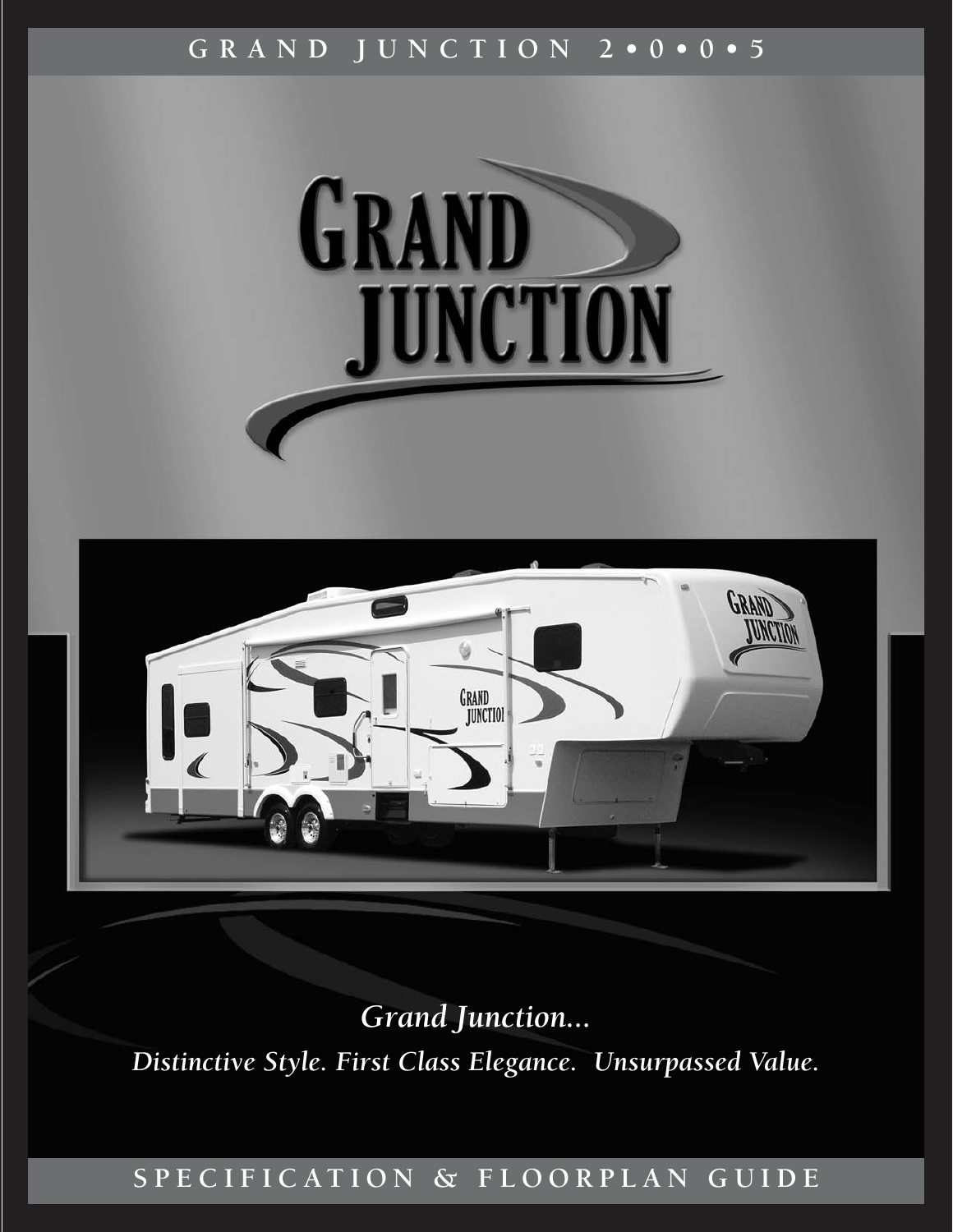# 2005 GRAND JUNCTION PREMIUM FEATURES

# **CONSUMER GRAND**<br>CONVENIENCE **CONVENIENCE PACKAGE**

• 8500 Series A&E awning • Dual Attic Vents • Dual Battery Boxes • Utility Light • Patio Light • Rear Stabilizer Jacks • Satellite Prep • Black Tank Flush System • XL Folding Entry-Assist Handle

• Quick Release Front Jacks • Stainless Steel Faucet with Telescoping Sprayer • Water Filter with Spout at Sink • Fluorescent Lighting at Galley and Desk • Ceiling Fan • Designer Wall Clock • Solid Wood Refrigerator Insert





• Solid Surface Countertops with Backsplash • Solid Surface Sink with Matching Sink Covers • Pullout Sliding Pantry with Travel Lock • Solid Wood Drawers with

Residential Ball Bearing Drawer Glides in Galley • Solid Wood Cabinet Stiles • Freestanding Solid Wood Queen Anne Double Leaf Table • Coordinating Queen Anne Chairs • Skylight in Living Area • 36 Ounce Sculpted Nylon Carpet • 1/2" Thick 6 Pound Rebond Carpet Pad • 36" Wide • One-Piece Shower Surround with Integrated Seat • Dual Transom Windows in Living Area • Six Panel Residential Passage Doors • Recessed Wood Staircase to Bed/Bath Deck • Cedar Shelf in Wardrobe • Pillow-Top Premium Mattress • Designer Bedroom Ensemble with Wood Headboard, Solid Wood Slide Fascia w/Fluted Columns and Intricate Crown Molding Header *\*Includes consumer convenience package*

# **Key Exterior Features**

• 6-Way Fully Welded "Aluminum Cage" Construction (Walls, roof, floor) • Fiberglass Laminated Sidewalls • Hi Gloss Filon Plus Fiberglass • 5" Welded Aluminum Truss Roof Rafters w/ 3/8" Decking

- Walk-on Roof with One Piece EPDM Rubber Roof Membrane
- R14 Roof Insulation Block Foam Insulation Sidewalls and Floor
- Roof Prewired for Second Air Conditioning System Two Piece Insulated/Heated Enclosed Underbelly • Front and Rear Fiberglass Cap • Extra Large Pass Through Outside Storage Compartments • Fiberglass Laminated, Insulated Baggage Doors • Electric Worm Gear Rack and Pinion Flush Floor Slide-out System • Enclosed Dump Valves • Seamless Rotocast Holding Tanks

# EASY LIVING GRAND **PREMIUM PACKAGE**

• 15,000 BTU Air Conditioning with Remote • 12 Gallon Gas/Electric Water Heater with DSI • 40,000 BTU LP Furnace • 1.3 Cu Ft. Microwave Oven • Sealed Burner Range with XL Oven • Zenith 5.1 Home Entertainment Theater System with CD/DVD and Surround Sound Speakers • Zenith 25" Color TV



• Porcelain Toilet with Sprayer

• Day/Night Shades • Washer/Dryer Prep • Safety Glass Windows with 80% Dark Tint • Exterior Hot/Cold Shower with Quick-Connect Hose and Sprayer • Ladder • 50 Amp Service with Detachable Power Cord • Folding Desk Chair

## **GRAND** TOURING JUNCTION **PERFORMANCE PACKAGE**

• Mor/ryde Rubber Absorption Suspension System • Mor/ryde Rubber Shear Spring Hitch Pin Box • 16" Heavy Duty E Rated Radial Tires • 8 Lug Aluminum Alloy Rims • Dual 7000 lb. Axles • Easy Lube Wheel Hubs • 16" Spare Tire and Carrier

# **Key Interior Features**

• "PEX" Tubing Plumbing System • Neo-Angle Shower with Skylight • Wineguard TV Antenna with Booster • Extra Large 8 cu. ft. Double Door Refrigerator • New Larger Residential Style Light Switches • Systems Command Center with Monitor Panel • KCMA Certified and Approved Cabinet Faces, Drawer Fronts (Kitchen Cabinet Manufacturers of America) • Designer Raised Panel Cabinet Doors Throughout • Two Designer Wood Stains Available - Cherry and Oak • New Wider Slide Rooms • 6'7" Living Room Slide-out Interior Height • Shoe Caddy in Wardrobe • Solid Wood Slide Room Fascia with Fluted Legs, Crown and Dental Molding • Gourmet, Over-Sized Solid Surface Tops in Galley • Galley Computer Desk with Phone and 110V Outlet, Phone Jack/Computer Line • Premium Residential Furniture

*See your local Grand Junction dealer for available options.*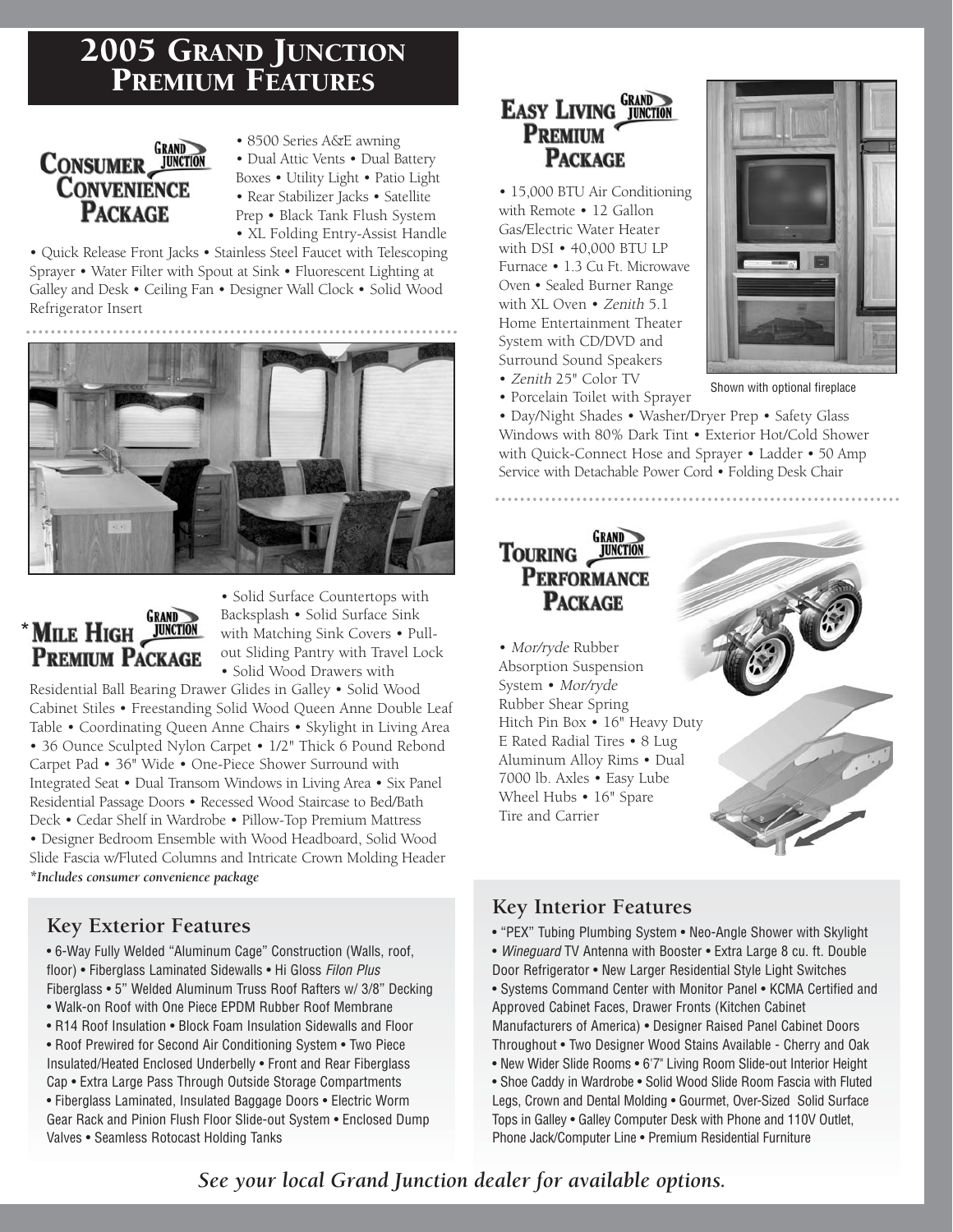# *Grand Junction - Distinctive Style, First Class Elegance, Unsurpassed Value.*

Sep into Grand Junction and<br>
Sexperience the ultimate in<br>
Sophistication, luxury and value<br>
You will be inspired by the beauty of tep into Grand Junction and experience the ultimate in sophistication, luxury and value.

Grand Junction. The premium residential decor with K.C.M.A. approved hardwood cabinets, solid surface countertops, chenille and micro-fiber fabrics, and residential furnishings embody the graceful beauty of Grand Junction.

Grand Junction's interior ergonomics optimize space and maximize livability. Featuring triple and quad slides with spacious galleys and enormous countertops, massive master bedroom suites and bathrooms, and the largest living areas in its class, Grand Junction delivers the ultimate in features and function.

Plus, Grand Junction is the only fifth wheel in its class to include both the Mor/ryde rubber vibration-absorption axle and rubber

cushioned fifth wheel hitch systems. These premium travel-enhancing features work in unison to create the smoothest ride and handling possible in fifth wheels, and protect your investment from potential damage caused by hazards of the road.

For the best RV value and the ultimate in style, features and function; choose Grand Junction, *the new standard in luxury recreational vehicles.* 

# 6-Way Welded ''Aluminum Cage" including Walls, Roof & Floor!



#### **PREMIUM CONSTRUCTION**

**1.** Fiberglass Laminated Sidewalls with Hi Gloss "Filon Plus" Fiberglass (33% more thickness)

**2.** 5" Welded Aluminum Truss Roof Rafters w/ 3/8" Decking

**3.** Weyerhauser Structure Wood decking. One Piece EPDM Rubber Roof Membrane

**4.** R14 Roof Insulation with Aluminum Wrapped AC Ducting

**5.** Welded Aluminum Framed, Fully Laminated 2" Sidewall

**6.** Block Foam Insulation Sidewalls and Floor

**7.** Laminated/Welded Aluminum Framed Floor

**8.** 1pc. Seamless 5/8" Weyerhauser Structure Wood Floor Decking,

**9.** Protected Insulated/Heated Enclosed Underbelly

**10.** Front Fiberglass Cap

**11.** Rear Fiberglass Cap

**12.** Extra Large Pass Through Outside Storage Compartments

**13.** Locking Insulated Filon Fiberglass Baggage Doors

**14.** Safety Glass Windows with 80% tint.

#### **CHASSIS / SUSPENSION**

**15.** Powder Coated 10" I-Beam Steel Chassis

**16.** Dual 7000 LB Leaf Spring Axles\*

**17.** New Extra Deep Folding Triple Entry Steps

**18.** 6000 Pound Electric Front Jacks

**19.** 16" E Rated Heavy Duty RV Radial Tires.\*

**20.** 8 Lug Hubs\*

**21.** Mor/ryde Suspension System\*

**22.** Mor/ryde Hitch System\*

### **INTERIOR FEATURES**

**23.** "KCMA Certified and Approved" Cabinet Faces, Drawer Fronts (Kitchen Cabinet Manufacturers of America)

**24.** Designer Raised Panel Cabinet Doors Throughout

**25.** Designer Sierra Beige Wallboard

**26.** 36 Ounce Sculpted Nylon Carpet with 1/2" 6 Pound Rebond Carpet Pad

**27.** Solid Surface Countertops

**28.** "Armstrong Tuff Guard" linoleum